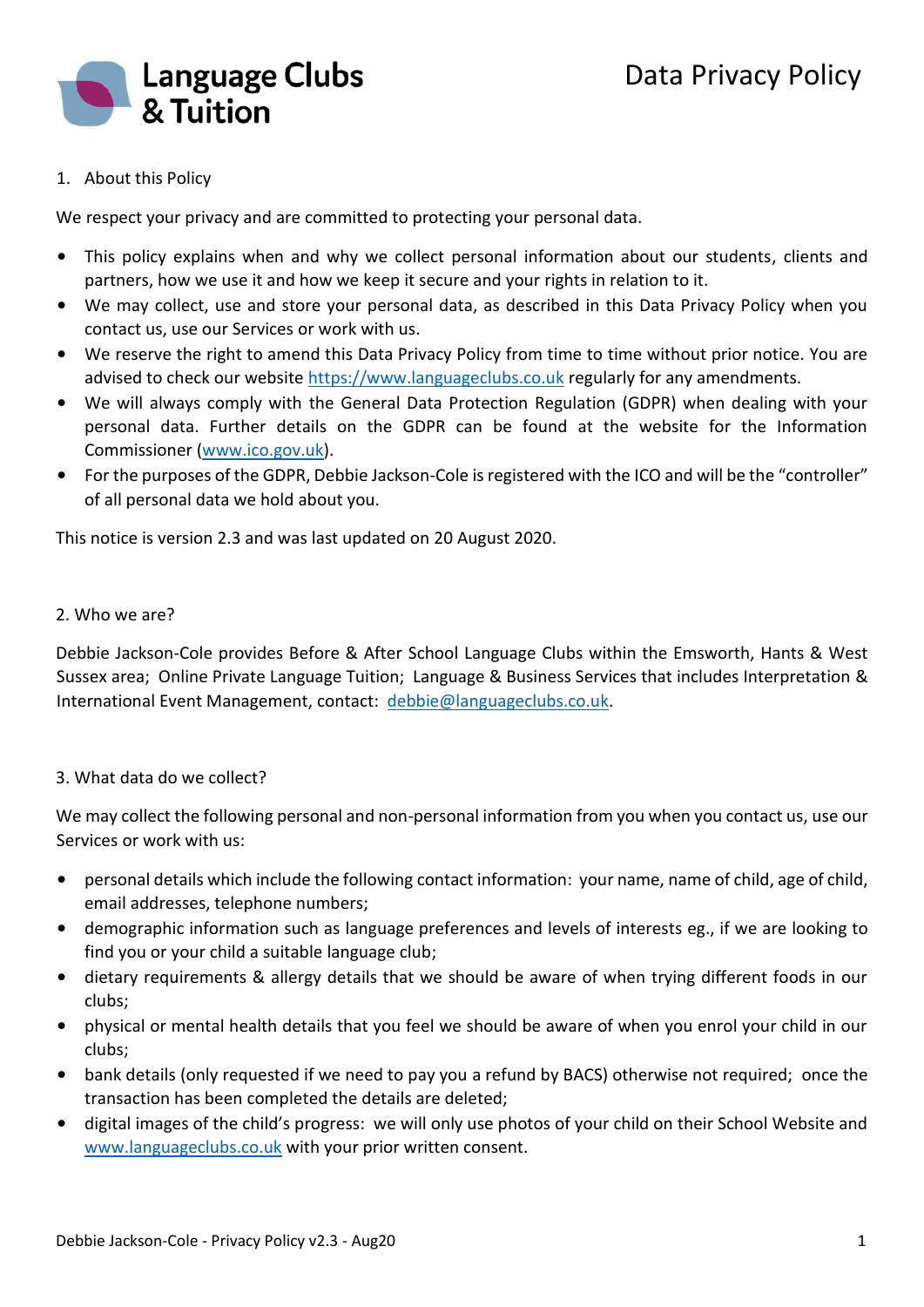

We process personal information about:

- the children in our care
- tutees and clients
- advisers, complainants, enquirers
- suppliers, partners
- schools

## 4. Reasons/purposes for processing information

Our use of your personal data will always have a lawful basis and will only be processed to enable us to:

- provide extra-curricular Language clubs within schools;
- provide private tuition on a 1:1 basis and in small groups;
- encourage and supervise language learning, eg. from time to time we might suggest different learning tools or resources that might enhance your or your child's learning;
- advertise our Language Clubs & Services. We will only send you relevant emails regarding the Language Clubs your child is attending or might consider moving to in order to progress their learning;
- provide team building and language workshops;
- provide interpretation, event and programme management for international conferences;
- maintain our own accounts and records.

### 5. Who the information may be shared with:

The school Before & After School Language Clubs are run in partnership with the schools. We record our Club Registers and inform the Schools which children are on the register for that term, there is no need for us to share any personal details or contact details with the school as the schools already have this information.

We will never share your data with a third party or external agencies. In the unlikely occasion that we should need to share your data with any other organisation, we would only do this with your prior consent.

Any safeguarding issues would be raised directly with the School's Safeguarding officer and yourself.

### 6. How we protect your personal data

- We will not transfer your personal data outside the EU without your consent.
- We have implemented generally accepted standards of technology and operational security in order to protect personal data from loss, misuse, or unauthorised alteration or destruction.
- Please note however that where you are transmitting information to us over the internet this can never be guaranteed to be completely secure.
- For any payments which we take from you online we will use a recognised online secure payment system.